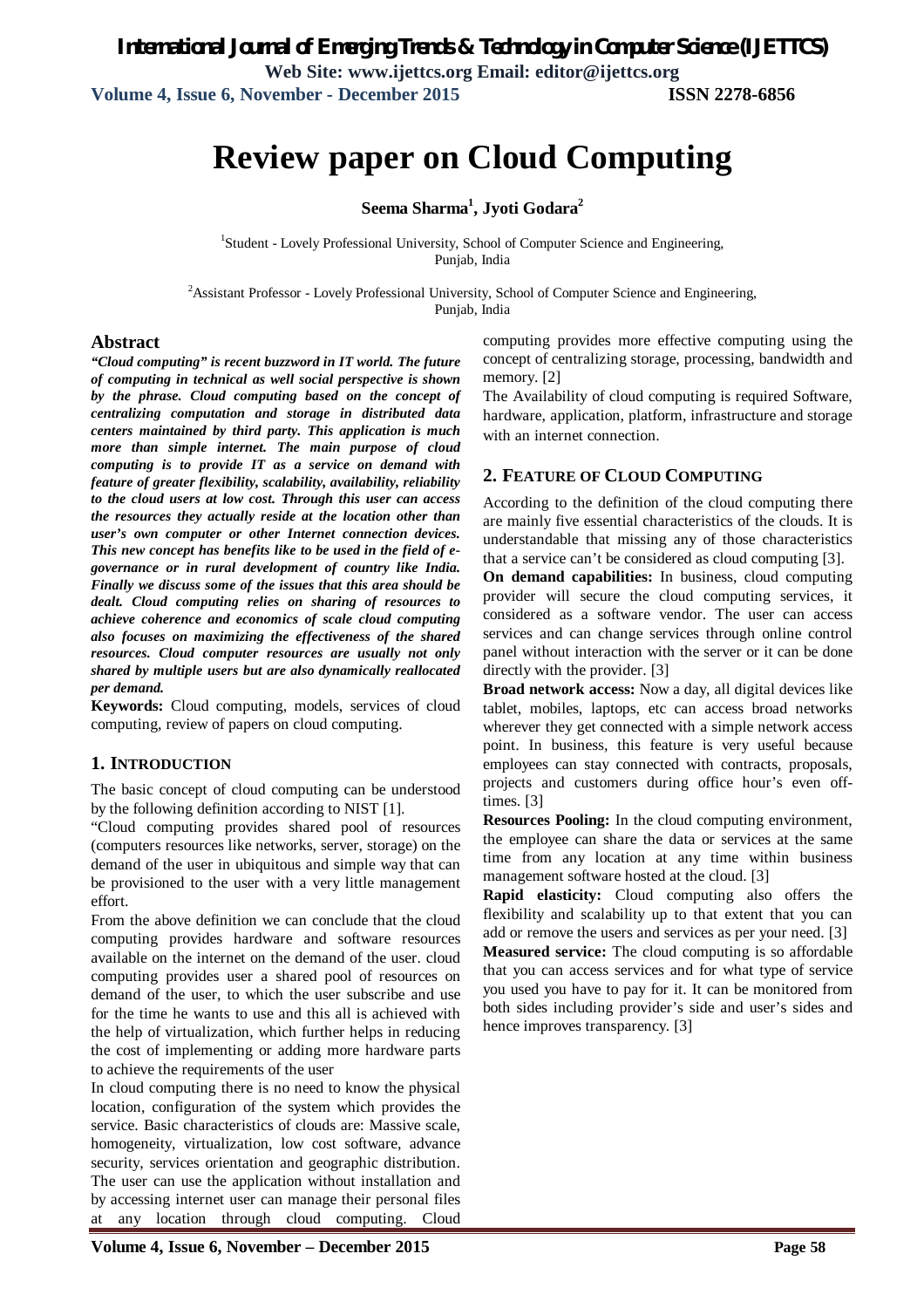# *International Journal of Emerging Trends & Technology in Computer Science (IJETTCS)* **Web Site: www.ijettcs.org Email: editor@ijettcs.org**

**Volume 4, Issue 6, November - December 2015 ISSN 2278-6856**



**Figure1** Cloud Computing Environment

## **3. CLOUD COMPUTING ISSUES**

**Technical issues:** Through this technology we can access the data and information at anywhere and anytime. So it is clear that cloud computing needs high technology and strong internet connection. As we know technology is always prone to some temporary suspension of operation or other technical issues. Therefore it requires high maintenance and good internet connection for using server at all the time.

**Security in the cloud:** The major issue in the cloud computing, it is security issue. Before using this technology, the all company's important information shared with a third party cloud service provider. Due to this company comes under a great risk. Therefore we have to choose the most reliable service provide so, that our information will remain secure.

**Prone to attack:** The information stored in cloud is available for external hackers and threats. As we know data cannot be completely secure on the internet. There is always some chance of hacking of sensitive data.

# **4. SERVICE MODEL OF CLOUD**

Cloud provides elastic, scalable and shared resources to user which helps to provide services to the client. Now a days, Cloud computing is an advance technology, which provides different services like software as a service, monitoring as a service, network as a service, platform as a service, database as a service, hardware as a service, infrastructure as a service and human as a service. Now we will briefly discuss about three main service models that are:-

- 1.Infrastructure as a Service(IaaS)
- 2.Platform as a Service(PaaS)
- 3.Software as a Service(SaaS)



**Figure2** Cloud Computing Service Model

#### **4.1 Infrastructure as a service (IaaS)**

The services providers of Iaas offer computers- physical or virtual and other resources in cloud. As a name implies it provider's infrastructure as a service. Client is the permitted to install applications software and operating system but users do not have any knowledge of basic architecture. The service like the virtual resource (VR), physical resources load balancers and local area network provides by the provider. This service mainly used by organizations/business organization to maintain their system. To avoid spending extra money on new hardware installation in business organization it is better to use cloud. Cloud can achieve this target through virtualization technique without adding new hardware in the existing to fulfill the user requirement. As we know cloud pay according to the service it provides due to this an organization will save great amount of money. [7]

#### **Advantages:**

- Reduce expenditure on hardware and human resources.
- Reduce the risk of ROI (return on investment.
- Low barriers to entry.
- Usually platform independent.
- Infrastructure costs are shared and thus reduced.[5]
- Cost saving
- Scalability and flexibility[6]
- Focus on business growth [6]

#### **Disadvantages:**

- The efficiency and productivity of business depends on the vendor's capabilities.
- Potentially greater long term cost.
- Centralization requires new/different security measures.[5]

#### **4.2 Platform as a service (PaaS)**

As the name implies this type of cloud computing providers' development environment as a service where user can write application and develop softwares.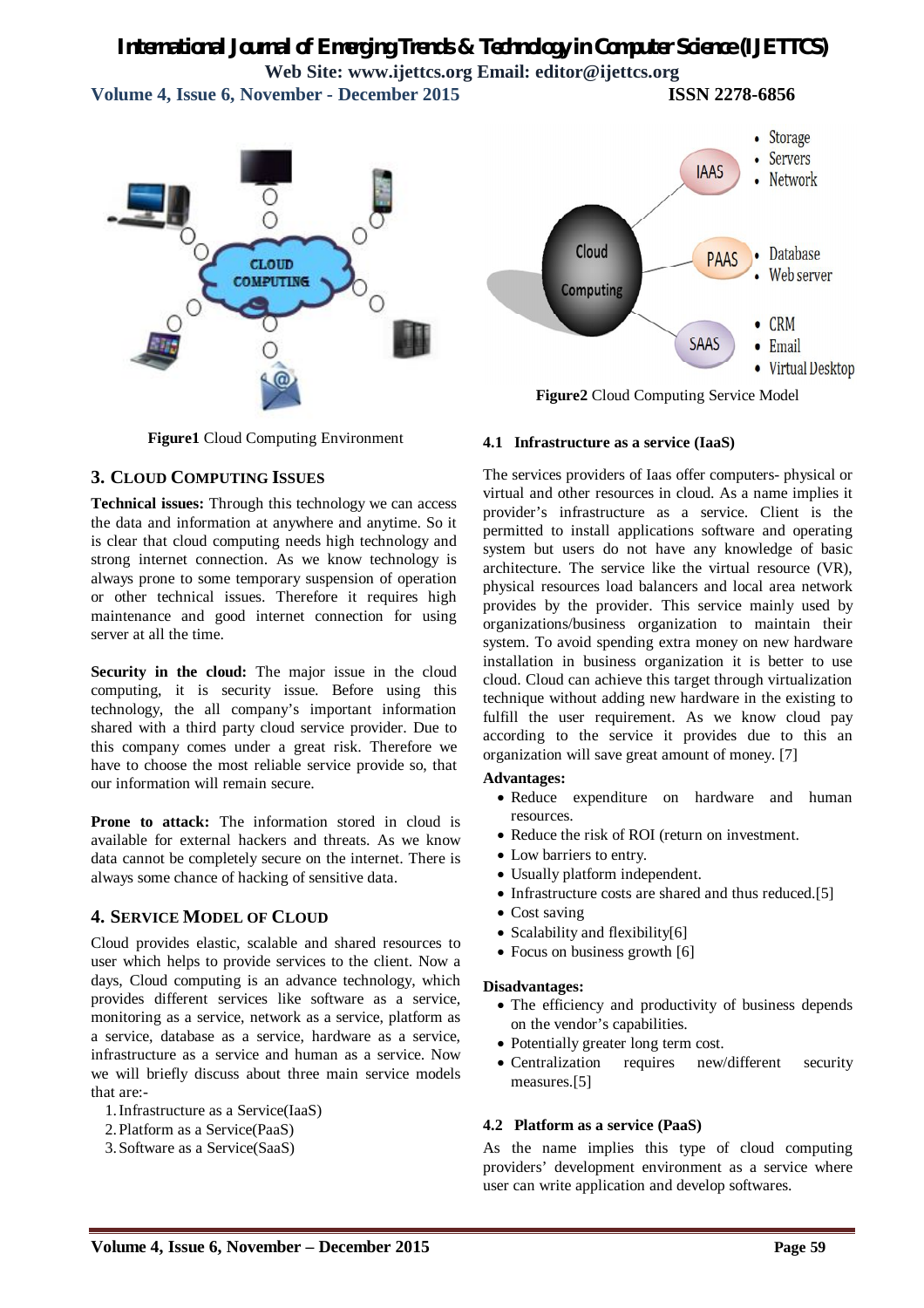# *International Journal of Emerging Trends & Technology in Computer Science (IJETTCS)* **Web Site: www.ijettcs.org Email: editor@ijettcs.org**

# **Volume 4, Issue 6, November - December 2015 ISSN 2278-6856**

### Further development of Saas is resulting in Paas application delivery model. All the facilities or requirements that are need to complete life cycle of developing and delivering the web applications are provided by the Paas all those services are available on

internet without need of downloading or installation of

- Underlying infrastructure security
- Streamlined version deployment[5]

software for developers or end users.

Consumes cloud infrastructure.

Disadvantages:

Advantages:

- Centralization requires new/different security measures.
- Multi-tenancy
- Data security

#### **4.3 Software as a service (SaaS)**

In software as services, the facilities to access the application software and data base are provided to the user. The application run on the platform and infrastructure is managed by the cloud. In Saas the users have to pay only for what he uses according to his requirement therefore Saas is also referred as "On-demand software". In this model, application software is installed and operated by cloud providers on the cloud and cloud users can access it from cloud clients. Cloud infrastructure and platform where application run are not managed by cloud users. Therefore there is no need to install and run the application on user's own computer. SaaS is designed for multiple users also known as application service provider model. Examples are online video games, Microsoft window live.

#### **Advantages:**

- UI powered by thin-client applications.
- Communication on vis APIs
- Stateless
- Loosing Coupled
- Avoid capital expenditure on software and development resources.
- Streamed line and iterative updates.[5]

#### **Disadvantages:**

- Application Security
- Multi-tenancy
- Data security

#### **5.CLOUD DEPLOYMENT MODEL**

Cloud computing deployment model has been divided into four categories.

#### **5.1 Public cloud**

The most popular model of cloud computing to all users is public cloud model. In this model could services are provided through virtualized environment developed using polled shared physical resources and share on public

Public cloud service based on-demand pay-per as use and may be free. In this provider manage the hardware, application and bandwidth costs due to this fact this model is quiet easy and inexpensive. Customer uses the resources according to his requirement this avoids the wastage of resources. It is used in large industry group. Example: Amazon Elastic Compute Cloud, IBM's Blue Cloud, Sun Cloud, Google App Engine.

#### **Advantages:**

- **Freedom of self service**: A user can create his own cloud instead of depending upon the third party.
- **Metered charges**: -In other words we can say that user only have to pay for the amount consumed by him.
- **Availability**: -Another important aspect of the cloud is that it can be accessed by the user anywhere in the globe so there will be no delay in the work.

#### **5.2 Private Cloud**

This cloud is specially developed for a single organization. In private cloud dates is shared by the organization in a way so that the interference of the outsiders can be avoided. This fact makes the private cloud more secure but less flexible as compare to public cloud.eg. Amazon Virtual Private Cloud, Microsoft Private Cloud.

Private clouds main characteristic are as given below: [4]

- **Increased Security**: -Organization data is very crucial so it need to be secured from any threat from the outsiders. Private cloud comes with the embed security tools and do provide security against unauthorized access and hacking.
- **Dedicated Resources**: -Private cloud does not make any compromise. An employee of the organization will have his own resources (like processor time) which in further will increase the performance of the system.
- **Customization**: Organizations can customize the clouds according to their requirements so that it can suit the environment. So they have the control.

#### **5.3 Hybrid Cloud**

Hybrid cloud is collection of multiple clouds like private community of public. All those clouds have their own unique identities, but they all are determinate as a unit. Hybrid cloud offers standardized access to data and application.[8]